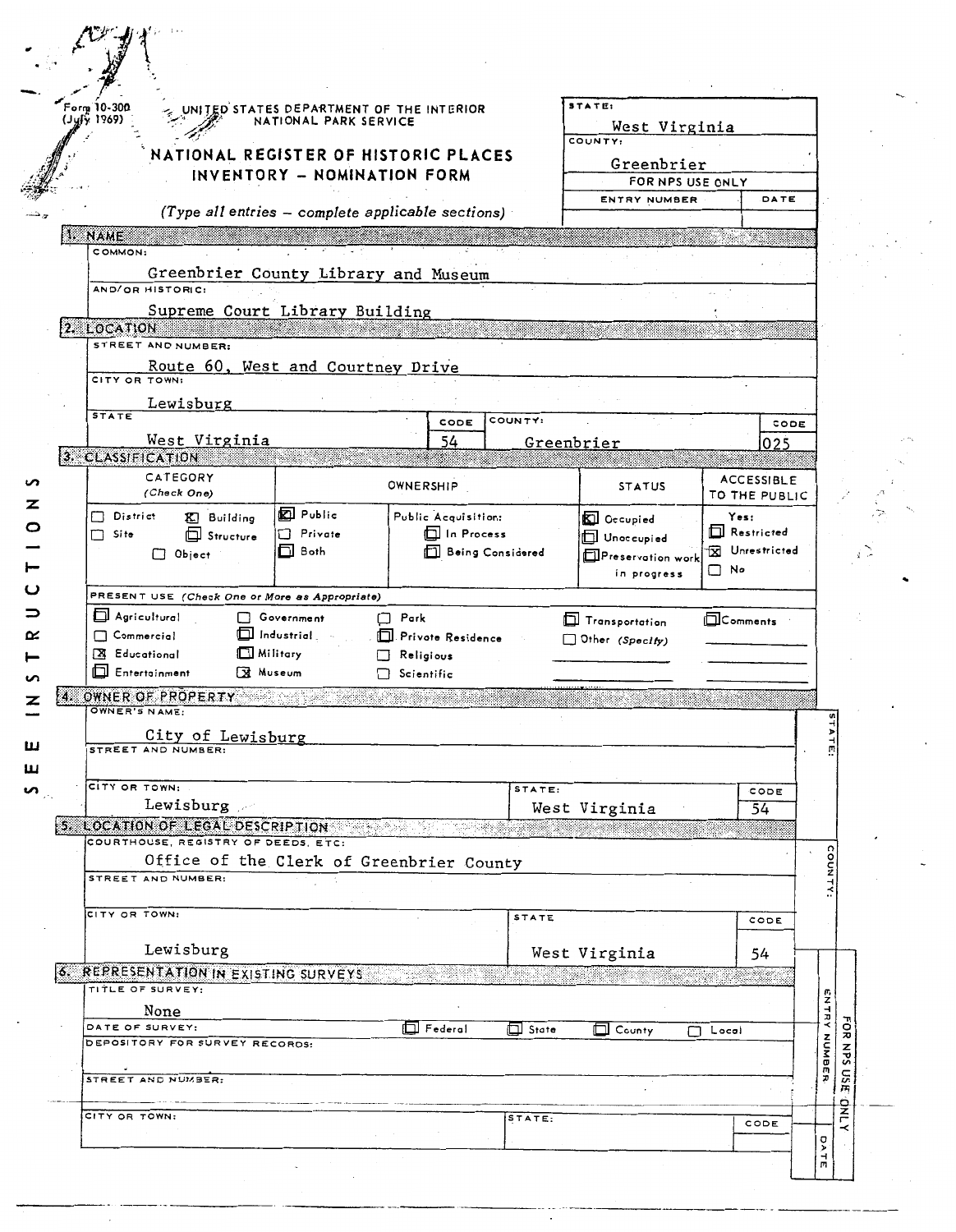|           | 7. DESCRIPTION                                                   |                |             |                 |              |       |                          |  |  |
|-----------|------------------------------------------------------------------|----------------|-------------|-----------------|--------------|-------|--------------------------|--|--|
|           |                                                                  |                |             |                 | (Check One)  |       |                          |  |  |
|           |                                                                  | Excellent<br>3 | Good        | Fair            | Deteriorated | Ruins | <b>ILL</b> Unexposed     |  |  |
| $\cdot$ . | <b>CONDITION</b>                                                 |                | (Check One) |                 |              |       | (Check One)              |  |  |
|           |                                                                  | Altered        |             | Unaltered<br>lм |              | Moved | <b>Bul Original Site</b> |  |  |
|           | DESCRIBE THE PRESENT AND ORIGINAL (II known) PHYSICAL APPEARANCE |                |             |                 |              |       |                          |  |  |

This is a two story brick, locally fired, located to the southwest of the Thomas Edgar survey for the town of Lewisburg. Erected in 1834 by James Frasier as a Law library and study for the jurors, judges and attorneys of the Supreme Court of Appeals of Virginia.

The entrance on the North side of the building opens into a large room with twin fireplaces on the east end facing two wide doors on the west end of the room. These open into a smaller room. which has similar fireplaces on the western side of this smaller room. From this smaller room a door leads to a rear hall with an outside entrance on the north.

> $\overline{a}$ m m

z ς,  $\overline{\phantom{0}}$  $\overline{a}$  $\equiv$  $\Omega$  $\rightarrow$ 

O z  $\sim$ 

The stairway to the second floor is located on the south side of the small hallway at the west end of the building.

The second floor is one large room except for a small hallway and the top landing of the stairway.

Inasmuch, as this hallway and stairwell section of the building is not "tied-in" with the original brick, it would seem that this is a later addition, enclosing the stairway to the second floor.

Each fireplace is adorned with large mantels and the walls are lined with shelves.

The condition of the building is excellent, now being occupied by the Greenbrier County Library and Museum.

The general architectural style is that common to Virginia of this period of History.

In the period of restoration a section of the original wall was not painted or disturbed because it showed the names and dates of several CiviiiWar soldiers who were either billeted here or who were patients in the building when it served as a military hospital.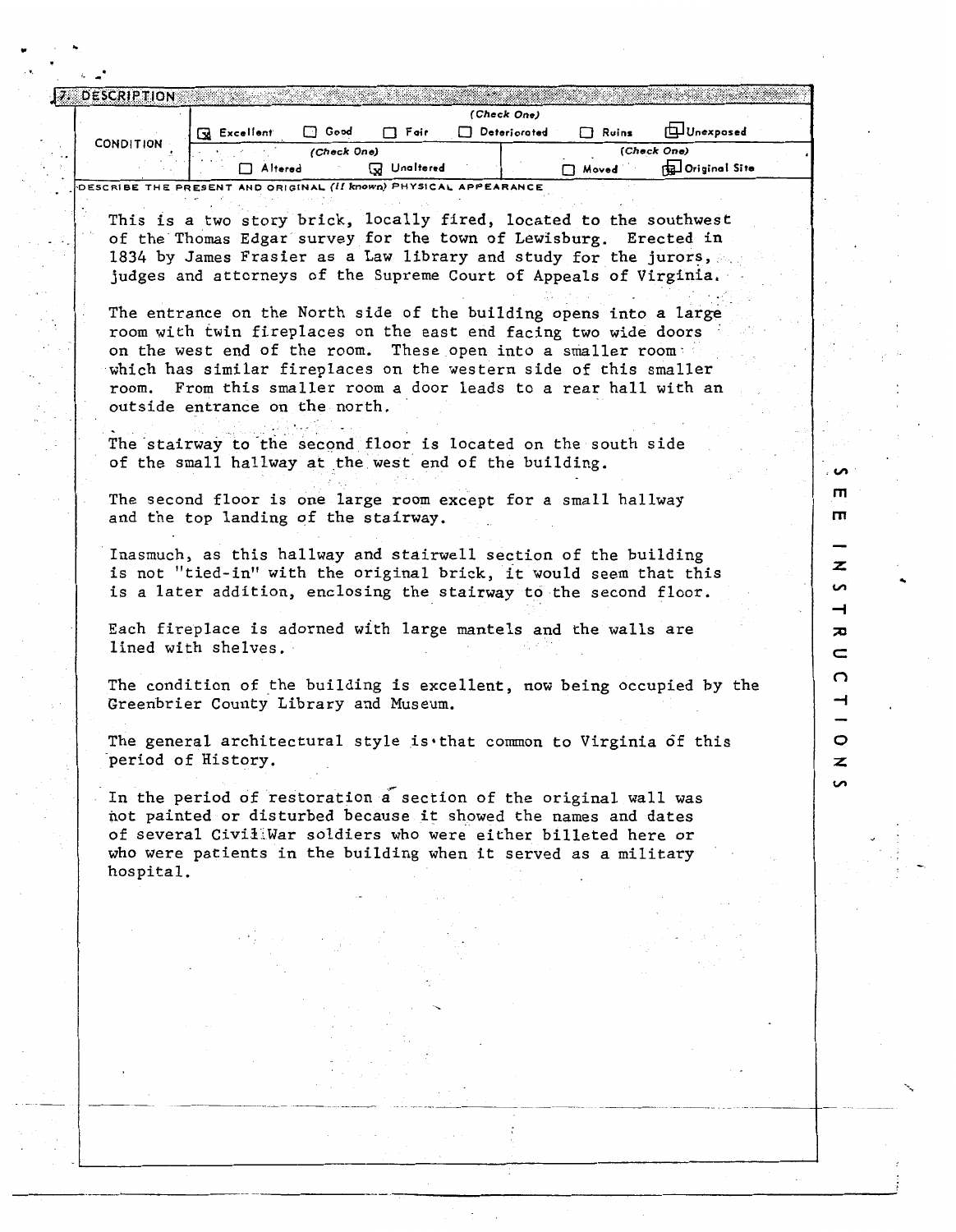| Pre-Columbian                                            | 16th Century           | $\Box$ 18th Century  | 20th Century<br>ы     |
|----------------------------------------------------------|------------------------|----------------------|-----------------------|
| 15th Century                                             | $\Box$ 17th Century    | 19th Century<br>⊠    |                       |
| SPECIFIC DATE(S) (If Applicable and Known)               |                        | 1834 to present      |                       |
| AREAS OF SIGNIFICANCE (Check One or More as Appropriate) |                        |                      |                       |
| Abor iginal                                              | <b>因 Education</b>     | Political<br>xП.     | $\Box$ Urban Planning |
| $\Box$ Prehistoric                                       | Engineering<br>U.      | Religion/Phi.        | Other (Specify)       |
| <b>X</b> Historic                                        | $\Box$ Industry        | losophy              |                       |
| $\Box$ Agriculture                                       | Invention<br>Π         | $\Box$ Science       |                       |
| Architecture                                             | <b>Explored Script</b> | Sculpture<br>Гł      |                       |
| Art<br>Π                                                 | Architecture           | Social/Human-<br>Гxі |                       |
| Commerce                                                 | $\Box$ Literature      | itarian.             |                       |
| Communications                                           | $\Box$ Military        | <b>Theater</b><br>Гł |                       |
| <b>Conservation</b>                                      | $\Box$ Music           | Transportation       |                       |

On April 8, 1831, the General Assembly of the Commonwealth of Virginia decreed that an annual session of the Supreme Court of Appeals be held in Lewisburg, Greenbrier County to serve the increasing population west of the mountains. The first session was held on August 1, 1831. Lewisburg, being such a great distance from Richmond, was not too well equipped with references to the law except that which the attorneys brought with them. So it was that the jurors persuaded a Mr. John Frasier, who operated a nearby in, to erect a building to serve as a Law library and study. This was leased to the State of Virginia until the court sessions ended in 1864.

All law books were removed to Richmond at this time and for several years the building was occupied by the Masonic Lodge. Their charter still hangs on the museum wall, dated 1796.

The Greenbrier College for Women came in ownership and, in 1935, the College Trustees deeded it to the town to be used as a library and museum, as it is today.

ę.

**i**  $\overline{z}$  $\bullet$ سا  $\overline{U}$  $\Rightarrow$  $\alpha$  $\vdash$  $\mathbf{v}$  $\mathbf{z}$ ш ш  $\mathbf{v}$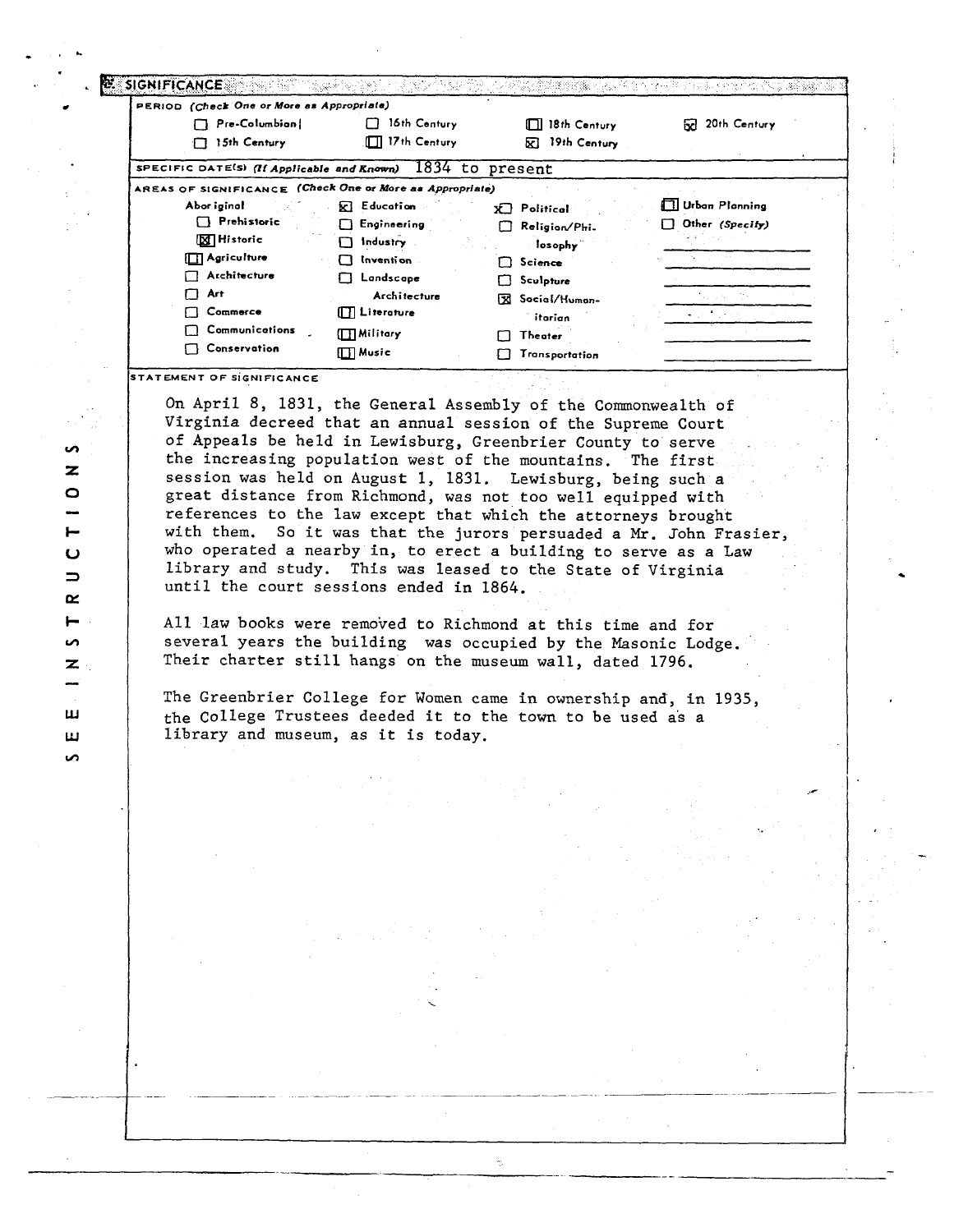|                                                                                                                                                                         | MAJOR BIBLIOGRAPHICAL REFERENCES DESCRIPTION OF THE SECOND TO A PRODUCE A REPORT OF THE SECOND SECOND SECOND S |                 |                    |                                                                                                                            |                                       |                |  |
|-------------------------------------------------------------------------------------------------------------------------------------------------------------------------|----------------------------------------------------------------------------------------------------------------|-----------------|--------------------|----------------------------------------------------------------------------------------------------------------------------|---------------------------------------|----------------|--|
|                                                                                                                                                                         |                                                                                                                |                 |                    |                                                                                                                            |                                       |                |  |
|                                                                                                                                                                         | ı.<br>Charleston, West Virginia, 1957.                                                                         |                 |                    | Dayton, Ruth Woods, Lewisburg Landmarks, Education Foundations, Inc.,                                                      |                                       |                |  |
|                                                                                                                                                                         | 2.                                                                                                             |                 |                    | Dayton, Ruth Woods, Greenbrier Pioneers and Their Homes, West<br>Virginia Publishing Co., Charleston, West Virginia, 1942. |                                       |                |  |
|                                                                                                                                                                         | з.<br>a booklet, 1942.                                                                                         |                 |                    | Van Sickler, Harry, "The Greenbrier County Library and Museum,"                                                            |                                       |                |  |
|                                                                                                                                                                         | 10 GEOGRAPHICAL DATA                                                                                           |                 |                    |                                                                                                                            |                                       |                |  |
|                                                                                                                                                                         | LATITUDE AND LONGITUDE COORDINATES<br>DEFINING A RECTANGLE LOCATING THE PROPERTY                               |                 | o                  | LATITUDE AND LONGITUDE COORDINATES<br>DEFINING THE CENTER POINT OF A PROPERTY                                              |                                       |                |  |
| CORNER                                                                                                                                                                  | LATITUDE                                                                                                       | LONGITUDE       |                    |                                                                                                                            | OF LESS THAN TEN ACRES<br>LONGITUDE . |                |  |
|                                                                                                                                                                         | Degrees Minutes Seconds   Degrees Minutes Seconds                                                              |                 |                    | <b>LATITUDE</b><br>Degrees Minutes Seconds                                                                                 | Degrees Minutes Seconds               |                |  |
| NW<br>NE                                                                                                                                                                |                                                                                                                |                 |                    | 370.<br>10"<br>49 '                                                                                                        | 800<br>$25^{\prime}$                  | 45"            |  |
| SΕ<br>SW                                                                                                                                                                |                                                                                                                |                 |                    |                                                                                                                            |                                       |                |  |
|                                                                                                                                                                         | APPROXIMATE ACREAGE OF NOMINATED PROPERTY;                                                                     |                 |                    | acre                                                                                                                       |                                       | u              |  |
|                                                                                                                                                                         | LIST ALL STATES AND COUNTIES FOR PROPERTIES OVERLAPPING STATE OR COUNTY BOUNDARIES                             |                 |                    |                                                                                                                            |                                       | m              |  |
| 5TATE                                                                                                                                                                   | UTM 17 548060 4183100                                                                                          | CODE            |                    | COUNTY                                                                                                                     |                                       | CODE<br>កា     |  |
| STATE:                                                                                                                                                                  |                                                                                                                | CODE            |                    | COUNTY:                                                                                                                    |                                       | CODE           |  |
| STATE:                                                                                                                                                                  |                                                                                                                | CODE            |                    | COUNTY:                                                                                                                    |                                       | z<br>CODE<br>n |  |
| STATE:                                                                                                                                                                  |                                                                                                                | CODE.           |                    | COUNTY:                                                                                                                    |                                       | ⊣<br>CODE      |  |
|                                                                                                                                                                         |                                                                                                                |                 |                    |                                                                                                                            |                                       | ᄁ              |  |
| NAME AND TITLE:                                                                                                                                                         | II. FORM PREPARED BY                                                                                           |                 |                    |                                                                                                                            |                                       | c              |  |
|                                                                                                                                                                         | C. Doyle Kester, Research Field Agent                                                                          |                 |                    |                                                                                                                            |                                       | O              |  |
| <b>ORGANIZATION</b>                                                                                                                                                     |                                                                                                                |                 |                    |                                                                                                                            | DATE                                  |                |  |
|                                                                                                                                                                         | W.Va. Antiquities Commission                                                                                   |                 |                    |                                                                                                                            | lJune 19.                             | - 1970         |  |
|                                                                                                                                                                         | STREET AND NUMBER:<br>Old Mountainlair, WVU                                                                    |                 |                    |                                                                                                                            |                                       | O              |  |
| CITY OR TOWN:                                                                                                                                                           |                                                                                                                |                 |                    | STATE                                                                                                                      |                                       | z<br>CODE      |  |
|                                                                                                                                                                         | Morgantown                                                                                                     |                 |                    | West Virginia                                                                                                              |                                       | u<br>54        |  |
|                                                                                                                                                                         | 12 STATE LIAISON OFFICER CERTIFICATION                                                                         |                 |                    | NATIONAL REGISTER VERIFICATION                                                                                             |                                       |                |  |
|                                                                                                                                                                         | As the designated State Liaison Officer for the Na-                                                            |                 |                    | I hereby certify that this property is included in the                                                                     |                                       |                |  |
| tional Historic Preservation Act of 1966 (Public Law<br>89-665), I hereby nominate this property for inclusion<br>in the National Register and certify that it has been |                                                                                                                |                 | National Register. |                                                                                                                            |                                       |                |  |
|                                                                                                                                                                         | evaluated according to the criteria and procedures set                                                         |                 |                    |                                                                                                                            |                                       |                |  |
|                                                                                                                                                                         | forth by the National Park Service. The recommended                                                            |                 |                    | Chief, Office of Archeology and Historic Preservation                                                                      |                                       |                |  |
|                                                                                                                                                                         | level of significance of this nomination is:<br>National (7)<br><b>State</b>                                   | Local<br>$\Box$ |                    |                                                                                                                            |                                       |                |  |
| Name                                                                                                                                                                    |                                                                                                                |                 |                    | Date                                                                                                                       |                                       |                |  |
|                                                                                                                                                                         | Dallas B. Shaffer                                                                                              |                 |                    | ATTEST:                                                                                                                    |                                       |                |  |
|                                                                                                                                                                         |                                                                                                                |                 |                    |                                                                                                                            |                                       |                |  |
|                                                                                                                                                                         | Title State Liaison Officer                                                                                    |                 |                    |                                                                                                                            |                                       |                |  |
|                                                                                                                                                                         |                                                                                                                |                 |                    |                                                                                                                            | Keeper of The National Register       |                |  |
|                                                                                                                                                                         | Date July 26, 1971                                                                                             |                 |                    | Date                                                                                                                       |                                       |                |  |

 $\zeta$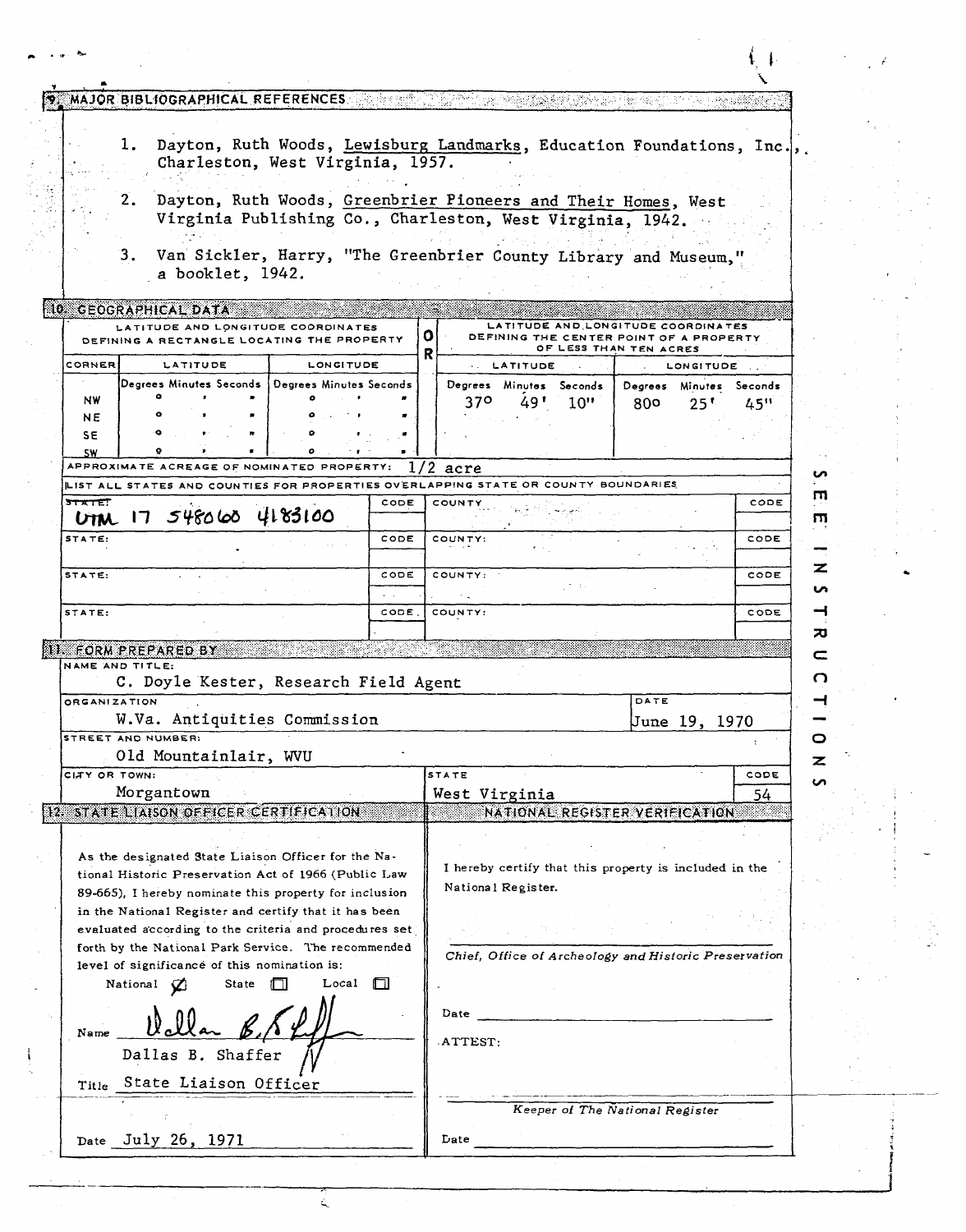